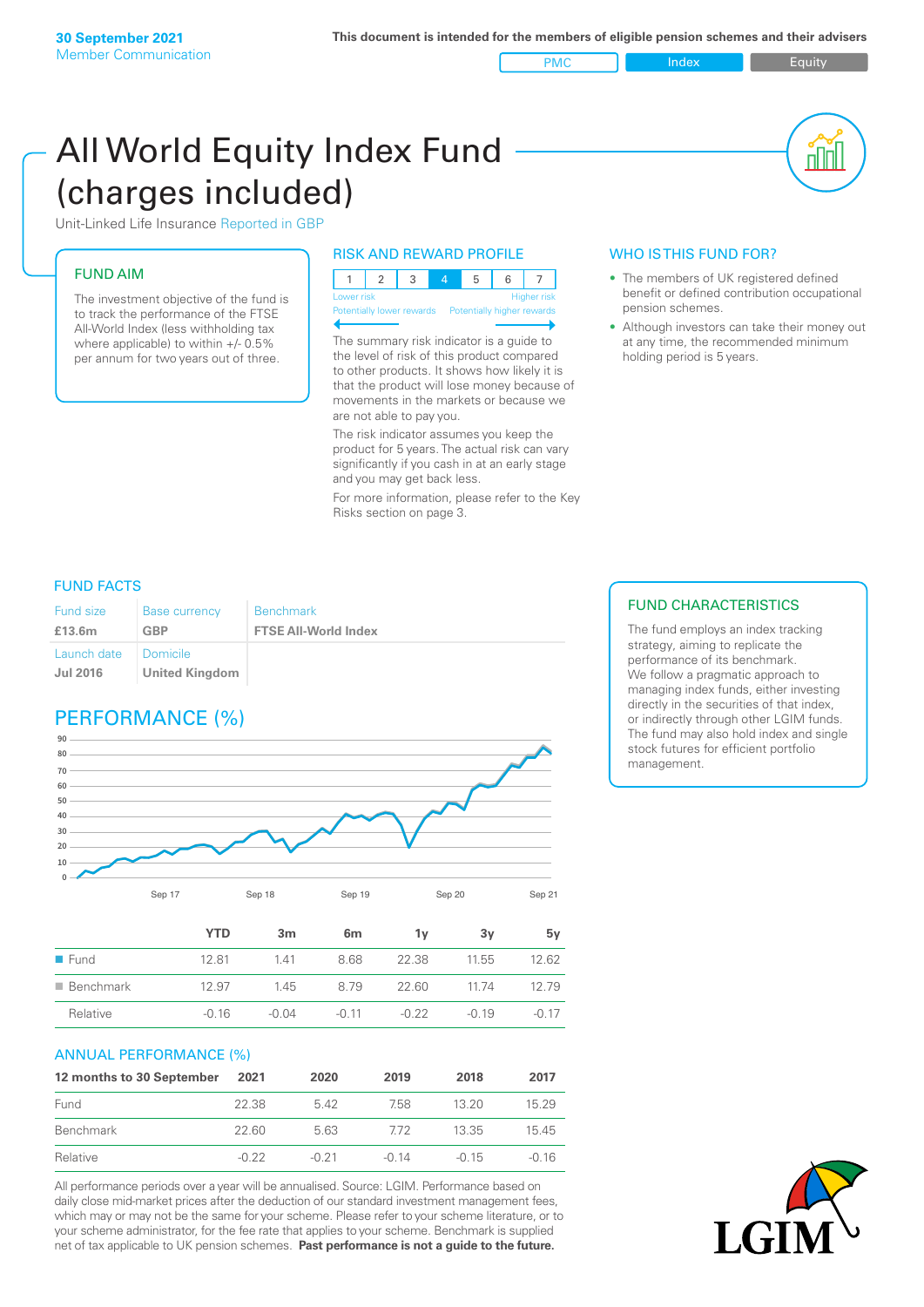### All World Equity Index Fund (charges included)

Unit-Linked Life Insurance Reported in GBP

### PORTFOLIO BREAKDOWN

All data source LGIM unless otherwise stated. Totals may not sum due to rounding. In order to minimise transaction costs, the Fund will not always own all the assets that constitute the index and on occasion it will own assets that are not in the index. The number of fund holdings can differ from the index due to corporate events and proxy holdings.



#### SECTOR (%)

| ■ Technology               | 23.3 |
|----------------------------|------|
| Consumer Discretionary     | 15.2 |
| $\blacksquare$ Financials  | 14.3 |
| $\blacksquare$ Industrials | 13.3 |
| $\blacksquare$ Health Care | 11.3 |
| ■ Consumer Staples         | 6.0  |
| <b>Basic Materials</b>     | 3.8  |
| ■ Energy                   | 3.8  |
| ■ Telecommunications       | 3.4  |
| $\Box$ Other               | 5.6  |
|                            |      |

### MARKET CAPITALISATION (%) TOP 10 HOLDINGS (%)

| $\blacksquare$ Large | 821  |
|----------------------|------|
| $\blacksquare$ Mid   | 17.9 |

■ Top 10 holdings 15.4% Rest of portfolio 84.7%

| Apple Inc                          | 3.3 |
|------------------------------------|-----|
| Microsoft Corp                     | 3.2 |
| Amazon Com Inc.                    | 21  |
| Facebook                           | 12  |
| Alphabet CI A                      | 12  |
| Alphabet CI C                      | 11  |
| Tesla Inc                          | O 9 |
| Nvidia Corp                        | 0 S |
| Taiwan Semiconductor Manufacturing | 0 7 |
| JPMorgan Chase & Co                | N 7 |
|                                    |     |

#### REGION (%)

| North America                 | 60 6 |
|-------------------------------|------|
| Europe (ex UK)                | 128  |
| <b>World Emerging Markets</b> | 10.6 |
| Japan                         | 70   |
| Asia Pac ex Japan Dev         | 48   |
| UK (World)                    | 40   |
| Middle East/Africa Dev        | 02   |
|                               |      |



The Index Fund Management team comprises 25 fund managers, supported by two analysts. Management oversight is provided by the Global Head of Index Funds. The team has average industry experience of 15 years, of which seven years has been at LGIM, and is focused on achieving the equally important objectives of close tracking and maximising returns.